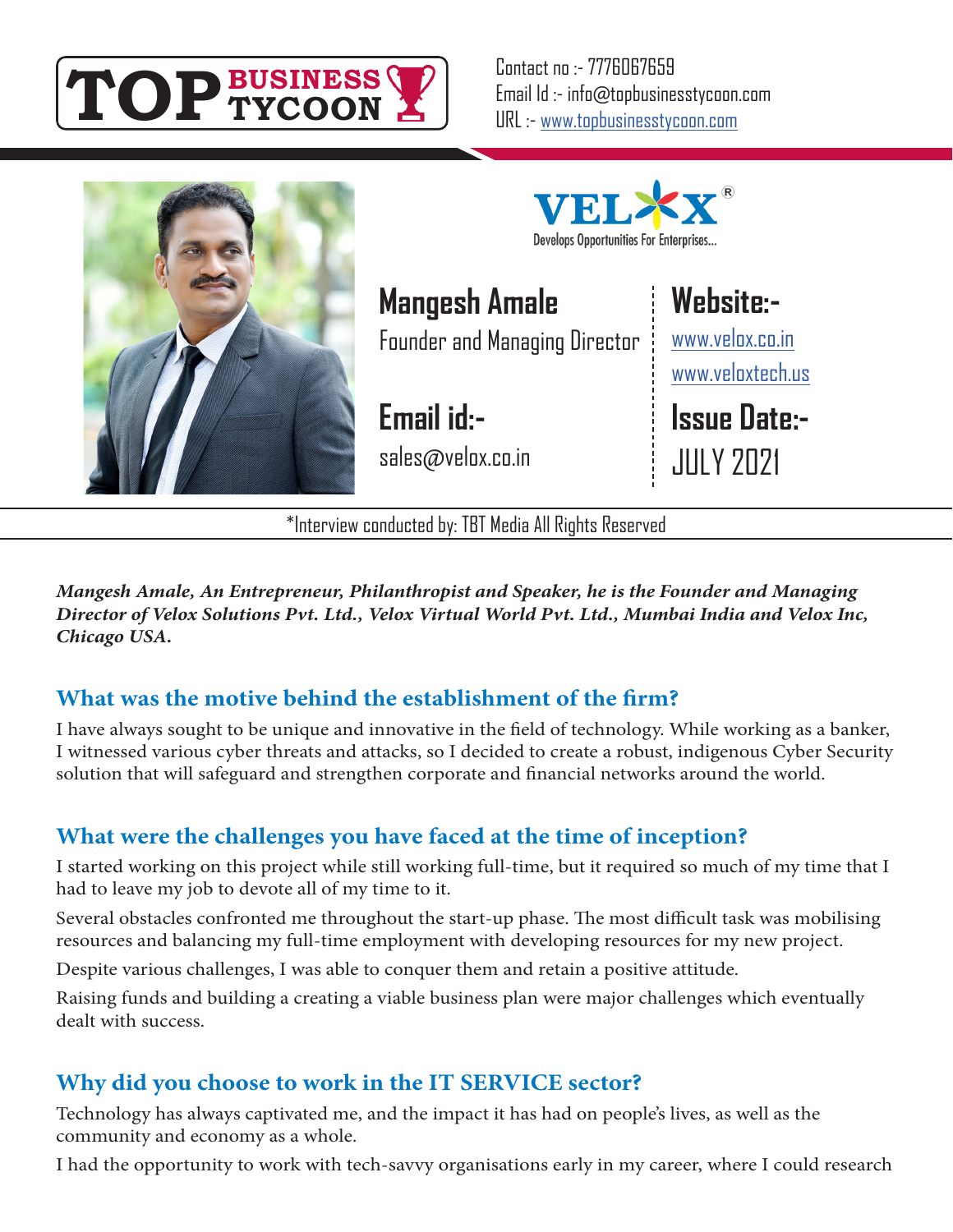

and explore this opportunity.

As a result, I chose to pursue a profession in technology in order to create something that will have a significant impact on the economy and the lives of people.

## **How do you see the future of the SERVICE sector?**

In my opinion, technology will continue to impact the lives of people and the overall development of the economy across the sectors. Eventually how different nations will develop their economies will be to a great extent will be determined by how well they are able to leverage their technological capabilities. Hence, my main vision is to continue to explore and invent new technologies that will spur organizations into higher growth with emerging opportunities.

#### **What qualities do you possess that, in your belief, makes you a good leader?**

- Among several leadership qualities, I strongly believe a successful leader must be visionary and unwavering in his commitment to his objective.
- 'He must also be a lifelong learner with great interpersonal skills.'
- Problem-solving skills, an analytical mindset, and a never-say-die attitude are three of the most critical qualities for success.

## **When is the best time to come for the IT SERVICE solution that you provide? The need for Cyber Security is on the rise, and it shows no signs of slowing down.**

The demand for Cyber Security is skyrocketing and shows no signs of stopping. Cyber Security has come a long way ever since the need for it was made evident. But as cybercriminals and hackers become more potent by the day, Cyber Security operations need to be improved continuously as Cyber Security will be always growing.

#### **What is the story of your journey? What is the biggest obstacle you have overcome in your own life?**

As you requested, I'd like to share the experience of a small-town lad who was born in Junnar, a small village about 92 kilometers from Pune, and grew up in a modest household; my parents owned just 27,000 square feet of non-irrigated land, so they worked as labourers to meet the family's basic needs.

The day had been long and arduous, and we needed to labor in order to obtain our daily meals.

I chose to work as a laborer while schooling because I was the family's eldest son, and I continued to work part-time while earning my degree.